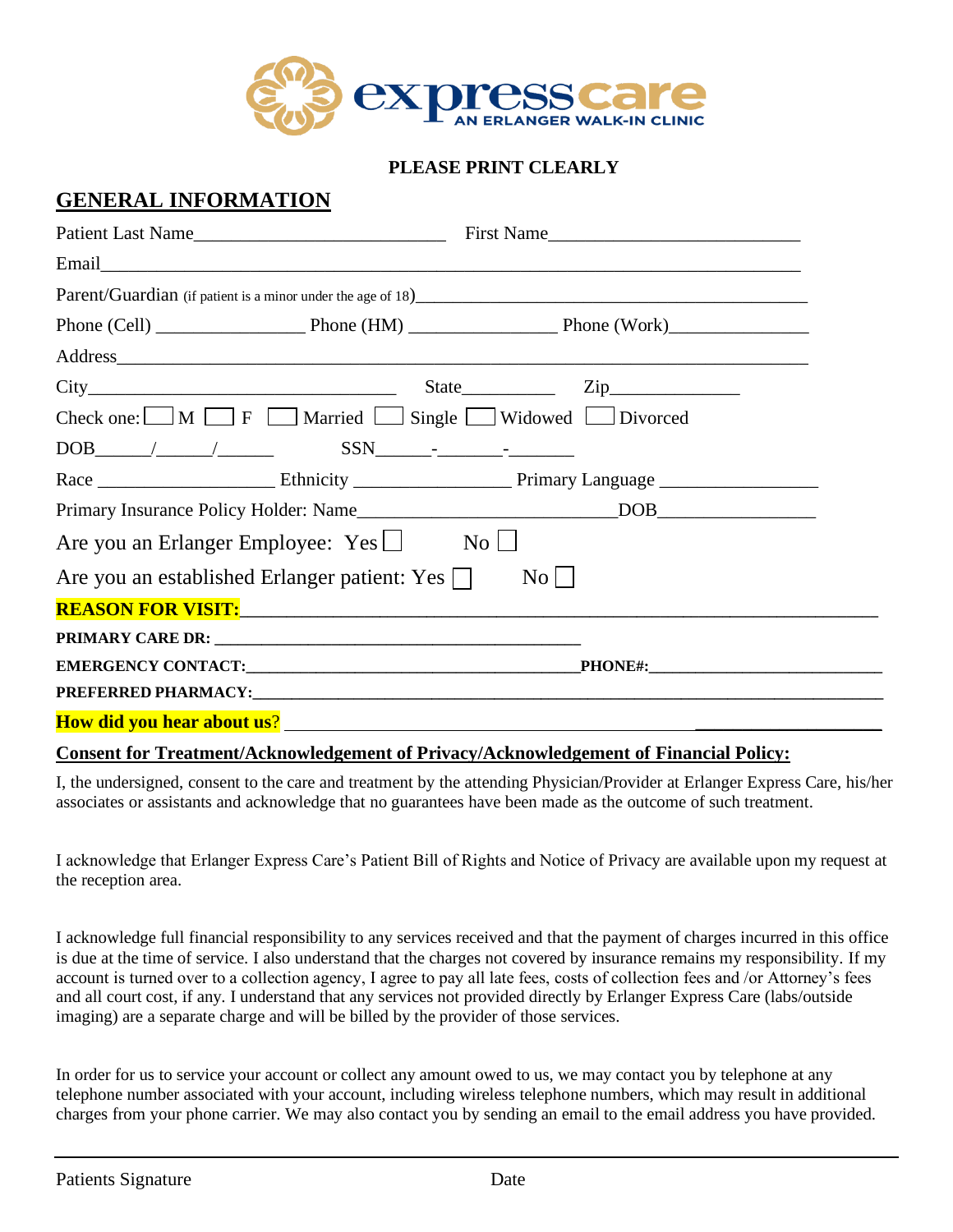

## **Credit Card/Debit Card Authorization**

Erlanger Express Care submits claims to insurance carriers as a convenience to all our patients. At this time, we request authorization to balance bill a major credit card or debit card to cover amounts determined by your insurance to be your responsibility.

Upon receipt of an explanation of benefits from your insurance carrier, any unpaid portion of your claim will be billed to your credit card or debit card. Should insurance pay in full, your account will not be charged.

All credit card/debit card information will remain absolutely confidential and securely stored by **First Data**. Erlanger Express Care will not store any banking account data. This payment will not be used for any previous and/or future charges, only for today's visit.

**I hereby authorize Erlanger Express Care to charge any and all outstanding balances, after insurance company reimbursement or denial, to my credit/debit card. I understand that I will not receive a statement if there is no balance due after processing my credit card for payment.**

| Acount Type: |  | Visa MasterCard AMEX |  | Discover | <b>Office Use ONLY</b> |
|--------------|--|----------------------|--|----------|------------------------|
|              |  |                      |  |          | Patient ID:            |
|              |  |                      |  |          |                        |
|              |  |                      |  |          |                        |

**Cardholder's Authorization Signature Cardholder's Authorization Signature Date** 

**Our billing department will send you an email approximately seven days before prior to charging your credit/debit card for the remaining patient responsibility. Please legibly print the email address below where you would like to receive this notification. If this email is not valid, you may not receive the notification and your card will still be charged.**

**\_\_\_\_\_\_\_\_\_\_\_\_\_\_\_\_\_\_\_\_\_\_\_\_\_\_\_\_\_\_\_\_\_\_\_\_\_\_\_\_\_\_\_\_\_\_\_\_\_**

**\_\_\_\_\_\_\_\_\_\_\_\_\_\_\_\_\_\_\_\_\_\_\_\_\_\_\_\_\_\_\_\_\_\_\_\_\_\_\_\_\_\_\_\_\_\_\_\_\_ \_\_\_\_\_\_\_\_\_\_\_\_\_\_\_\_**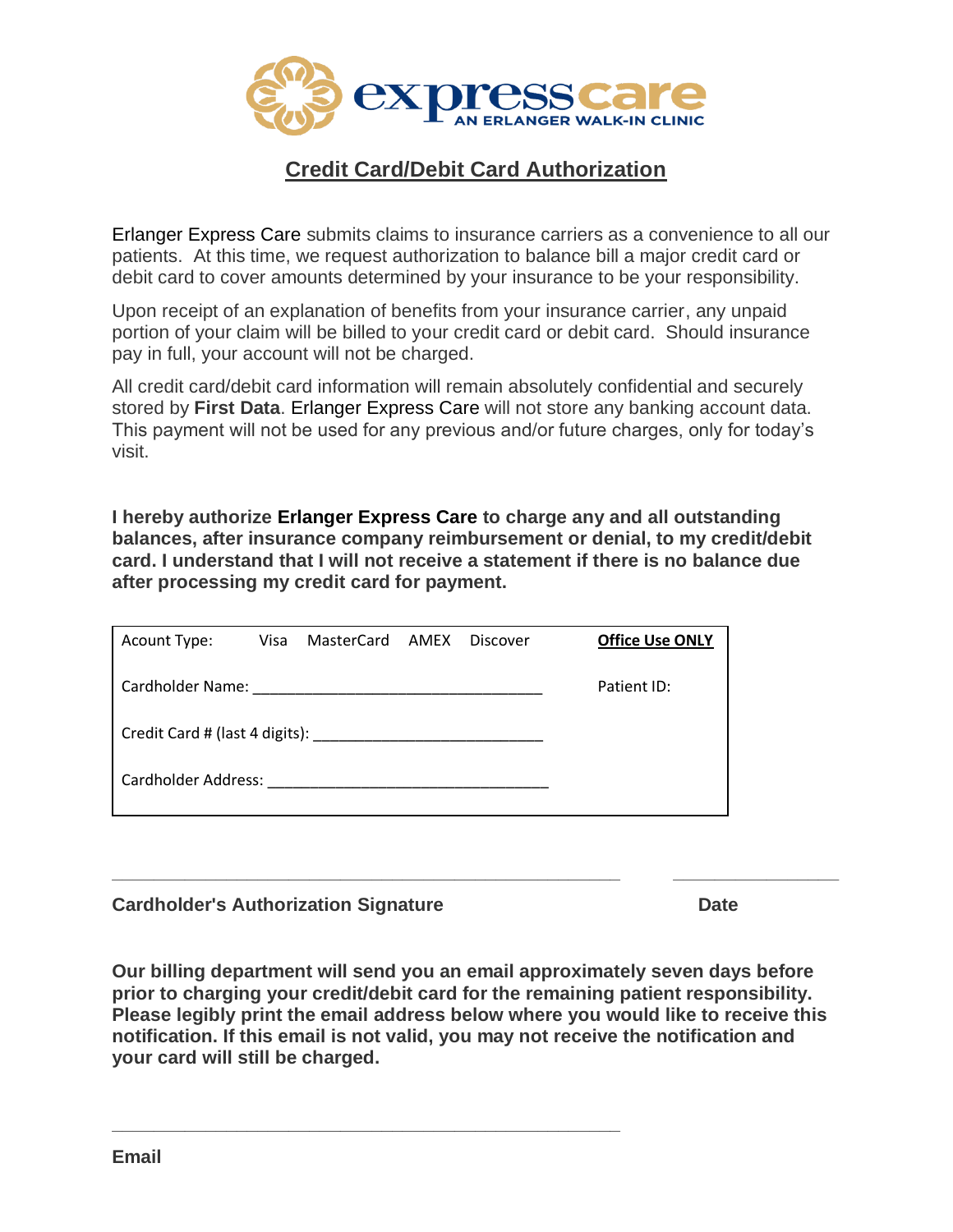

\_\_\_\_\_\_\_\_\_\_\_\_\_\_\_\_\_\_\_\_\_\_\_\_\_\_\_\_\_ \_\_\_\_\_\_\_\_\_\_\_\_\_\_\_\_\_\_\_\_\_\_\_\_\_\_

**PATIENT'S AUTHORIZATION** Use & Disclosure of Protected Health Information

Name of Patient Date of Birth

I hereby authorize Erlanger Express Care to use or disclose the protected health care information of the listed patient for the specific purpose explained below.

I understand that I have the right to revoke this authorization at any time. The revocation must be in writing and must be submitted to the listed health care provider. Exceptions to the right to revoke exist.

| <b>THE FOLLOWING INFORMATION THAT I HAVE SELECTED:</b> |  |  |  |
|--------------------------------------------------------|--|--|--|
|--------------------------------------------------------|--|--|--|

TEST RESULTS APPOINTMENTS PRESCRIPTIONS FINANCIALS MEDICAL RECORDS

#### **MAY BE RELEASED TO THE FOLLOWING PERSONS:**

*(List any doctors, family members, or friends you wish to include.) The selected items above may be released only to the persons listed below:*

\_\_\_\_\_\_\_\_\_\_\_\_\_\_\_\_\_\_\_\_\_\_\_\_\_\_\_\_\_\_ \_\_\_\_\_\_\_\_\_\_\_\_\_\_\_\_\_\_\_\_\_\_\_\_\_\_\_\_\_\_\_ \_\_\_\_\_\_\_\_\_\_\_\_\_\_\_\_\_\_\_\_\_\_\_\_\_\_\_\_\_\_ \_\_\_\_\_\_\_\_\_\_\_\_\_\_\_\_\_\_\_\_\_\_\_\_\_\_\_\_\_\_\_ \_\_\_\_\_\_\_\_\_\_\_\_\_\_\_\_\_\_\_\_\_\_\_\_\_\_\_\_\_\_ \_\_\_\_\_\_\_\_\_\_\_\_\_\_\_\_\_\_\_\_\_\_\_\_\_\_\_\_\_\_\_ \_\_\_\_\_\_\_\_\_\_\_\_\_\_\_\_\_\_\_\_\_\_\_\_\_\_\_\_\_\_ \_\_\_\_\_\_\_\_\_\_\_\_\_\_\_\_\_\_\_\_\_\_\_\_\_\_\_\_\_\_\_

\_\_\_\_\_\_\_\_\_\_\_\_\_\_\_\_\_\_\_\_\_\_\_\_\_\_\_\_\_\_\_ \_\_\_\_\_\_\_\_\_\_\_\_\_\_\_\_\_\_ Signature of Patient Date OR

\_\_\_\_\_\_\_\_\_\_\_\_\_\_\_\_\_\_\_\_\_\_\_\_\_\_\_\_\_\_\_ \_\_\_\_\_\_\_\_\_\_\_\_\_\_\_\_\_\_\_ Signature of patient's personal representative Date Describe the personal representative's authority to act for the patient:

\_\_\_\_\_\_\_\_\_\_\_\_\_\_\_\_\_\_\_\_\_\_\_\_\_\_\_\_\_\_\_\_\_\_\_\_\_\_\_\_\_\_\_\_\_\_\_\_\_\_\_\_\_\_\_\_\_\_\_\_\_\_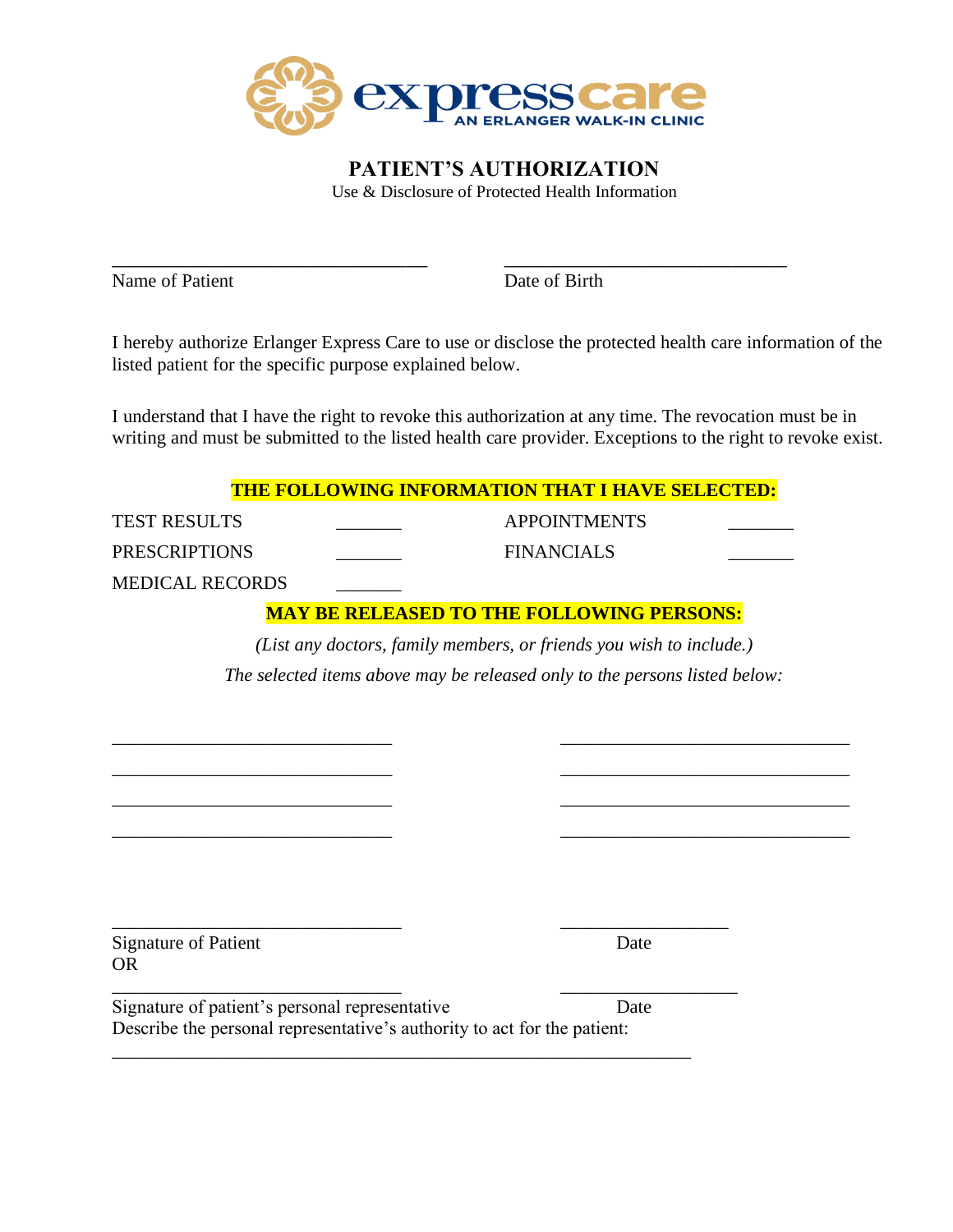

### **Patient Consent to Receive SMS Messages; Recording Policy**

Visit Follow-up Communication

**TEXT MESSAGE AND INFORMED CONSENT**: In order to enhance patients' care and experience, Erlanger Express Care may contact you after your visit in order to request feedback on your experience. This contact may be by phone, text message, e-mail, voicemail, or mobile application, some of which may be by automated means. By signing below, you understand and agree to be contacted in this manner with communications related to this visit, and any future visits. In the future, you may opt-out of receiving text messages by notifying us in writing (including responding via text message). Standard telephone minute and text charges may apply if we contact you.

In addition, based on your potential feedback, we may identify statements or comments that might help other potential patients choose to receive their treatment with us. By signing this consent, you acknowledge and agree that these comments and/or statements may be used on an anonymous basis on our website only, purely for providing those who may view the website with objective reviews of our care.

**MOBILE SAFETY TIPS:** While we work hard to protect your information, remember that electronic communication is never 100% secure. It's very unlikely, but information you send via text, email or mobile application, or that you leave on your mobile device, could be exposed to people other than your doctor. Here are a few safety tips to follow:

1. Use a password on your mobile device to prevent strangers from seeing what is on your phone.

2. Limit the amount of sensitive health information you send. You can always call your provider to discuss something private or sensitive.

3. If you are worried about those close to you seeing your messages, you can delete them from your email or messaging app. This won't erase them completely but will make it hard for others to see them.

I understand that in order to protect the privacy of our patients and workers, the use of recording devices (video or audio) is strictly prohibited while visiting Erlanger Express Care.

\_\_\_\_\_\_\_\_\_\_\_\_\_\_\_\_\_\_\_\_\_\_\_\_\_\_\_\_\_\_\_ \_\_\_\_\_\_\_\_\_\_\_\_\_\_\_\_\_\_

\_\_\_\_\_\_\_\_\_\_\_\_\_\_\_\_\_\_\_\_\_\_\_\_\_\_\_\_\_\_\_ \_\_\_\_\_\_\_\_\_\_\_\_\_\_\_\_\_\_\_

| Signature of Patient | Date |
|----------------------|------|
| <b>OR</b>            |      |

Signature of patient's personal representative Date

Describe the personal representative's authority to act for the patient:

\_\_\_\_\_\_\_\_\_\_\_\_\_\_\_\_\_\_\_\_\_\_\_\_\_\_\_\_\_\_\_\_\_\_\_\_\_\_\_\_\_\_\_\_\_\_\_\_\_\_\_\_\_\_\_\_\_\_\_\_\_\_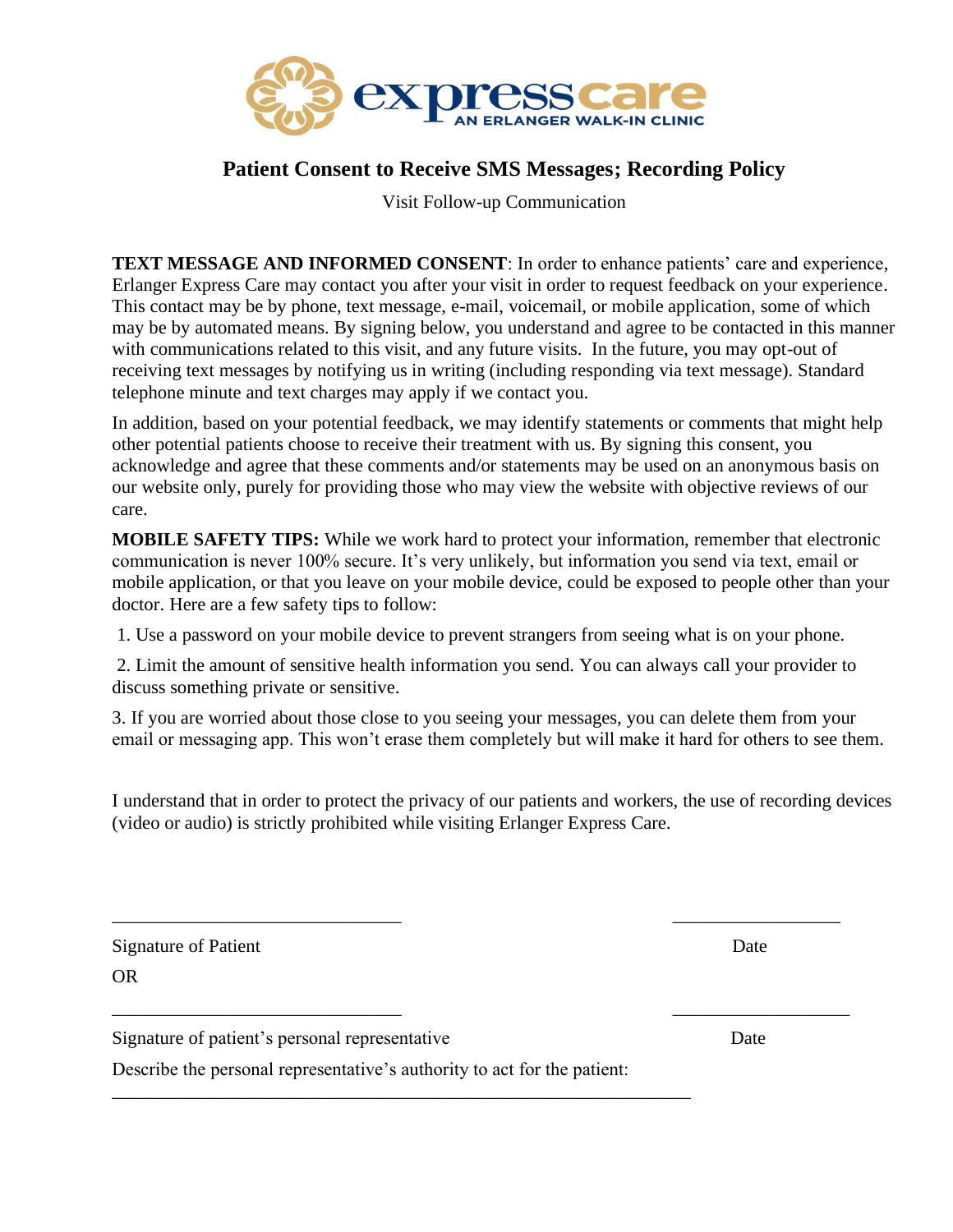

#### **MEDICATION LIST**

| <b>Medication Name</b> | Dosage/mg | How often? | Reason |
|------------------------|-----------|------------|--------|
|                        |           |            |        |
|                        |           |            |        |
|                        |           |            |        |
|                        |           |            |        |
|                        |           |            |        |
|                        |           |            |        |
|                        |           |            |        |
|                        |           |            |        |
|                        |           |            |        |
|                        |           |            |        |
|                        |           |            |        |
|                        |           |            |        |
|                        |           |            |        |
|                        |           |            |        |

Allergies:\_\_\_\_\_\_\_\_\_\_\_\_\_\_\_\_\_\_\_\_\_\_\_\_\_\_\_\_\_\_\_\_\_\_\_\_\_\_\_\_\_\_\_\_\_\_\_\_\_\_\_\_\_\_\_

Patient Signature \_\_\_\_\_\_\_\_\_\_\_\_\_\_\_\_\_\_\_\_\_\_\_\_\_\_\_\_\_\_ Date \_\_\_\_\_\_\_\_\_\_\_\_\_\_\_\_\_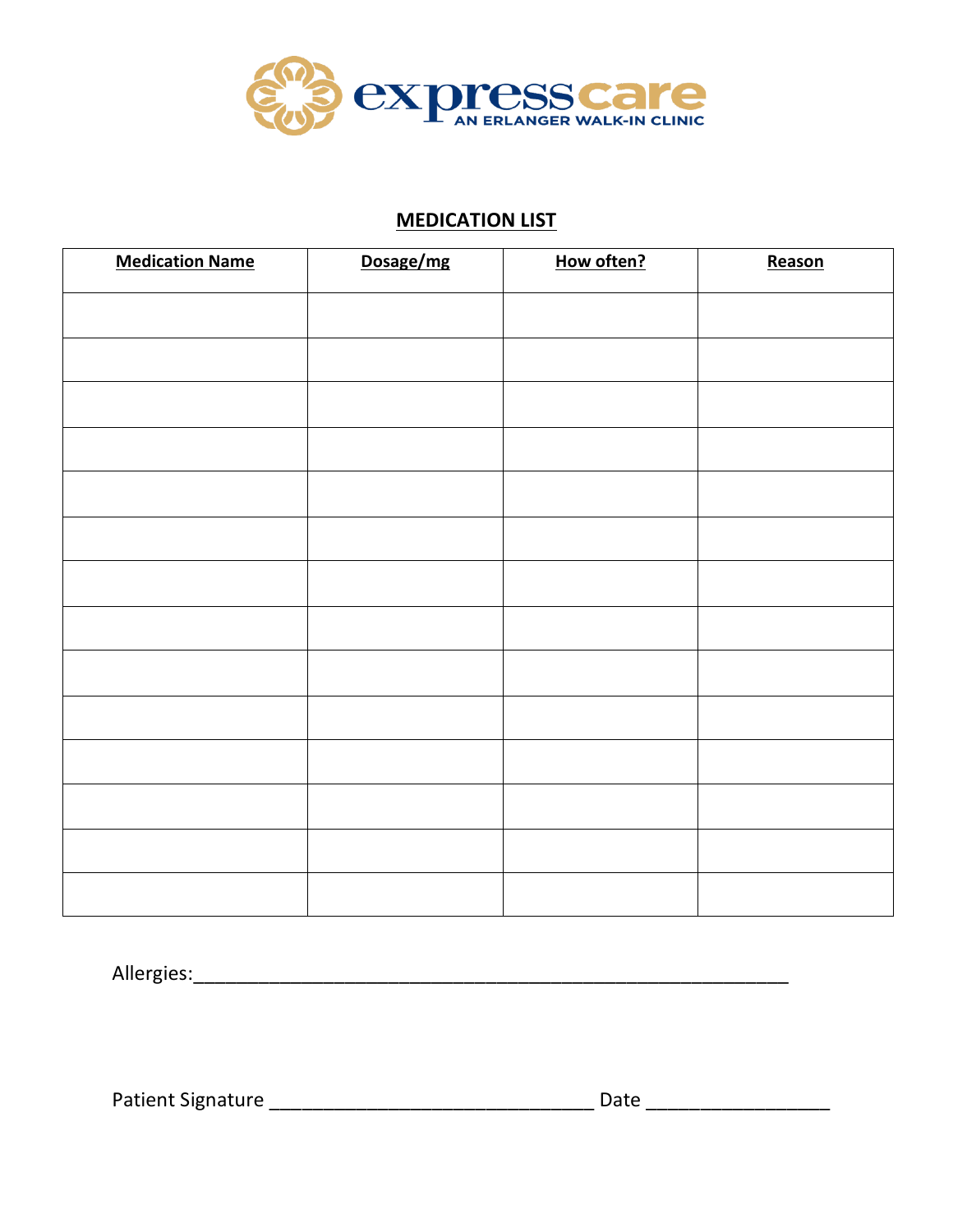

**Thank you very much for choosing us to provide your urgent care needs today. Please know that we also feel it is important that patients have a primary care physician.**

**If you do not have a primary care physician and would like to get one, please consider the resource below.**

**Visit [www.erlanger.org](http://www.erlanger.org/)**

**Call 423-778-DOCS**

**Thank you.**

*Your Erlanger Express Care Team*

# **Please keep this form for your records.**